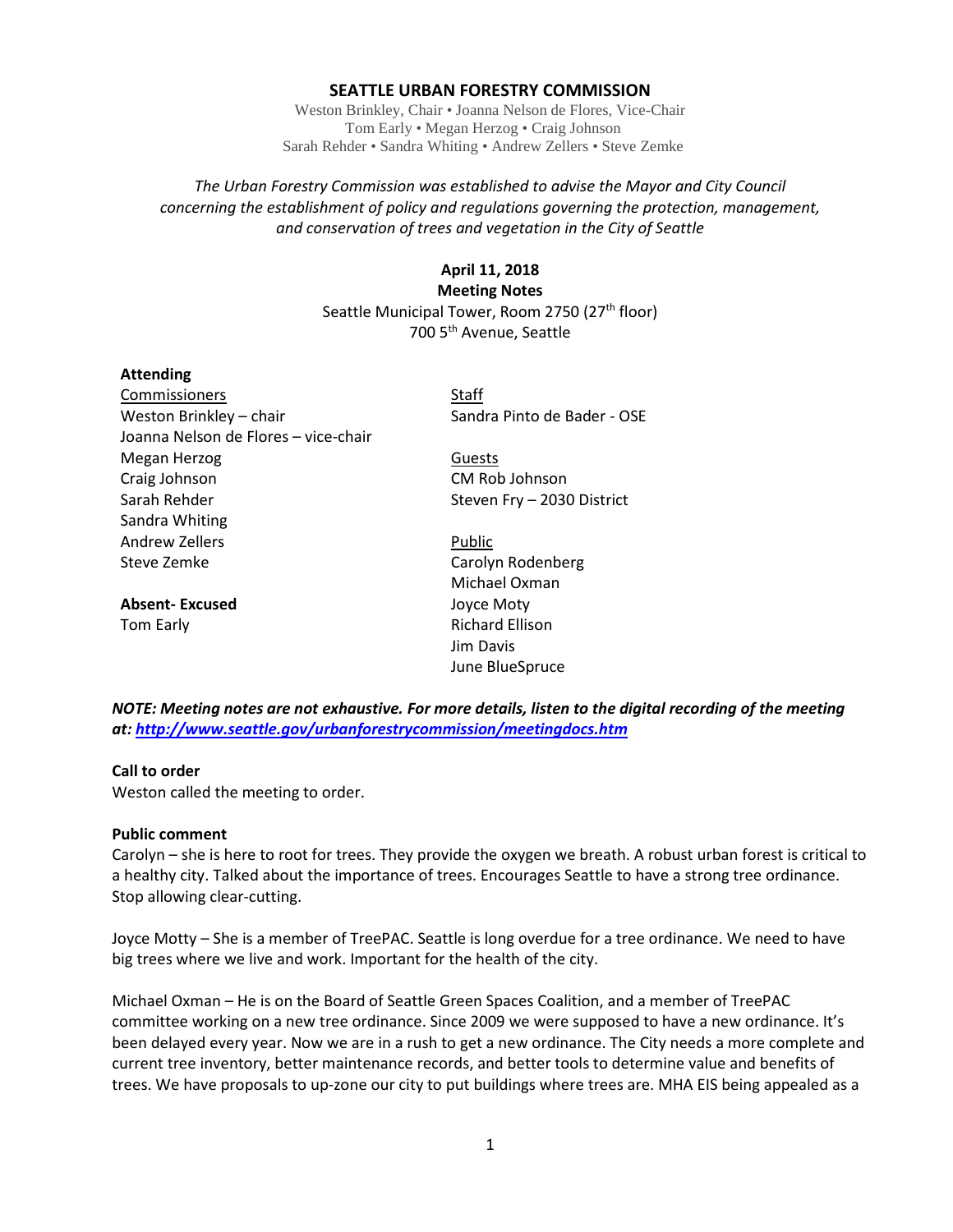reflection of citizens fears that our government is being run by developers. Hope that this tree ordinance increases protection for trees.

Richard Ellison – There is a real need to control invasives. When properties go into development there is an opportunity to remove invasives (especially in critical areas). Trees keep slopes stable. Low-hanging fruit to control invasives during development. In winter-time when trees have invasives on them are at risk of failing. We now have a chance to make it mandatory to remove invasive vegetation. Heritage trees should have greater, mandatory protection. There should be greater protection for exceptional trees and tree groves. A parcel in his neighborhood has already removed 11 trees. They leveled the site and are building a triplex.

Jim Davis – lives in Magnolia. Enforcement is the key on a tree ordinance. He is concerned that SDCI doesn't have enough arborist support for the technical issues. Homeowners bring in arborist that say that a 30" tree is actually 29.5" and is thus not exceptions (as an example). Enforcement and staffing levels are key.

June BlueSpruce – lives in SE Seattle. Seattle needs guidelines to replace trees in low income areas. The 2016 canopy cover assessment showed that there is a statistically significant inverse relationship between canopy cover and residents of color and lower income. Can't loose any more trees, we need to grow the urban forest. Residents are being deprived of the benefits of trees: stabilize slopes, clean air, lower crime, carbon sink, etc. Trees help reduce respiratory illness. Should include environmental equity in all elements of decision making.

## **CM Johnson visit**

CM Johnson shared a wealth of information. For full conversation content please visit the digital recording at:<http://www.seattle.gov/urbanforestrycommission/meetingdocuments>

CM Johnson wants people to understand his perspective. He is a 5<sup>th</sup> generation Seattleite. Urban planner (focus on transportation) by training. Worked at Transportation Choices Coalition.

He wants to internalize the cost of all the externalities of our transportation network. His children talk to him about the importance of trees.

He brought up trees when he first got elected. Asked Mayor Murray to work with him on tree protection regulation. Started having conversations with all the City departments and realized that it was going to be difficult. He waited and waited. He then started working on something in-house. Mayor Burgess signed a good EO. CM Johnson wants to introduce legislation at the end of this month to have it adopted by the end of the year. He acknowledges that there are a lot of things that need to take place (SEPA checklist, etc.).

What he wants to do:

- Address opportunities for improvements by consolidating City departments. One department to focus on public and one on private trees. This effort includes improving the interface with residents.
- Spend more time thinking of code definitions and update them. Create a gradation of trees that contribute to canopy (trunk size, habitat, canopy). Set up better definitions in the code.
- How to rationalize a system to protect trees: permit system, carrots/sticks to have a gradation of fines and responsibilities. Highest fine: people cutting down trees to improve view; lowest fine: someone dealing with a sick tree about to fall on their property.

This is an opportunity to use the development cycle to incentivize homeowners and developers to care for their trees. As an example: the developer of a new apartment building, University Heights (50<sup>th</sup> and the Ave.) was planning on building 3 stories. The community wanted to preserve a significant tree. The developer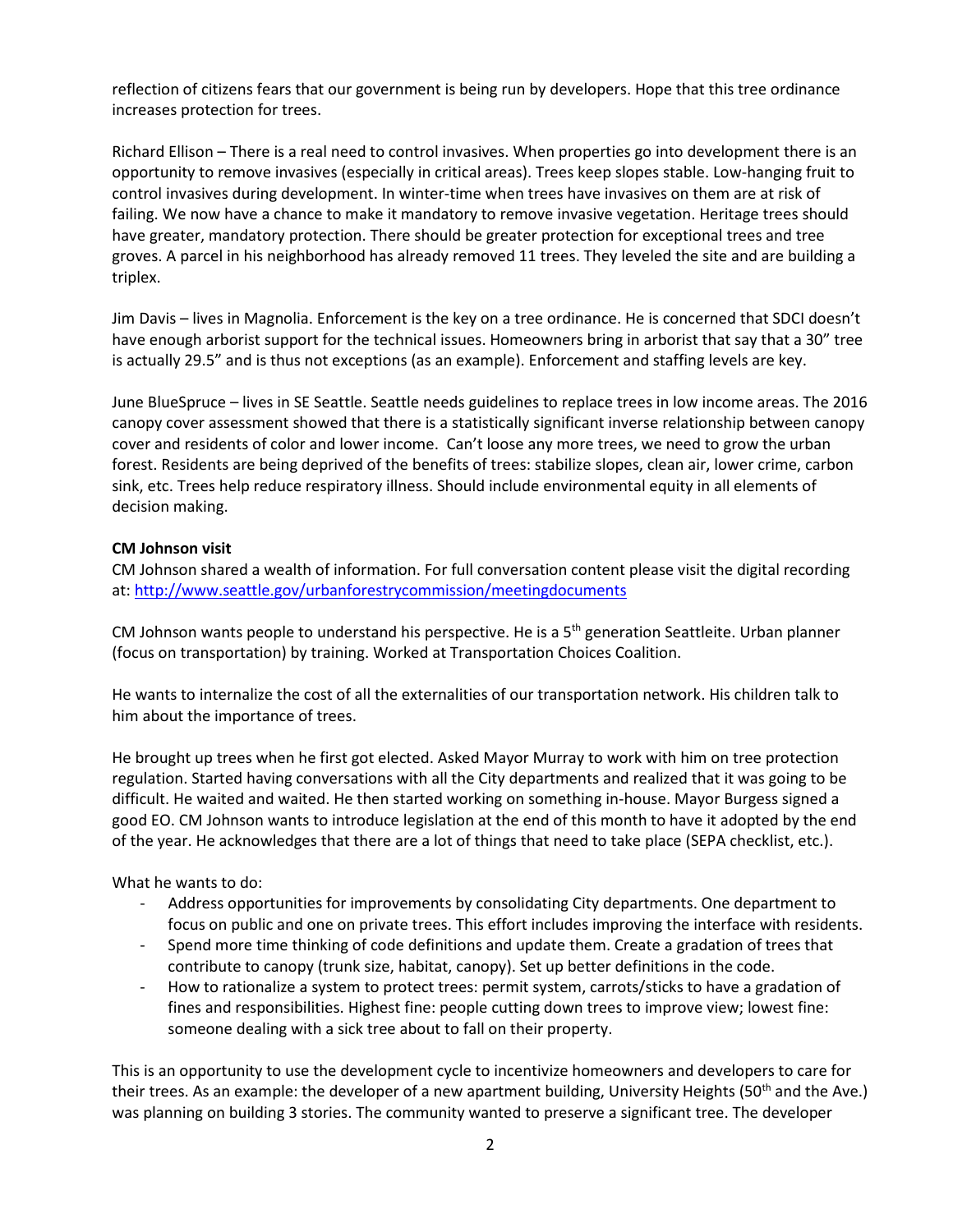asked the City for increased height in exchange for preserving the tree. This is an example of a win-win situation where we are building housing and saving trees. Wants to set up more opportunities to do the same.

He hopes to have a draft for public consumption in late April. Go through legal department vetting. Pass in September before Council adjourns for budget. If unable to do before budget cycle, then would kick out early in the 2019 new year.

The Commission asked questions and made comments: for details please refer to the digital recording.

### **2030 District**

Steven Fry, from 2030 District, shared information on the organization and his interest in trees to support their stormwater management goals.

2030 District is a non-profit based in downtown focused on reducing carbon and energy use in the built environment. They have over 100 members participating in this effort. They are working on reducing stormwater runoff by 50%. They did a study with King County and SPU to establish a baseline.

They did an intensive study in Belltown, which is fully built. As they look at ways to increase green on neighborhoods, trees are a big piece of the effort. UW students have made proposals to bring more greenery to the area.

Steven's focus is trees in the ROW, especially in dense neighborhoods. He is working with community stakeholders and community developers to increase healthy trees. He is currently exploring partnerships with SPU, SDOT, and King County as well as partnerships with the private sector.

UFC question/comment: people working on aurora North are using Silva cells. Have you gotten feedback on the results?

Answer: Tree cells are not included in the code so developers are not using them. 2030 District is encouraging developers to take the risk in order to get more data.

UFC question/comment: if you encourage green roofs are they going to prioritize them at the expense of street level landscape?

Answer: his goal is not either or, he wants to manage more stormwater.

UFC question/comment: ideally you would encourage both. Trees have many more co-benefits besides stormwater.

UFC question/comment: look at opportunities to include understory plantings (as allowed by pedestrian traffic levels).

Answer: wonder if SDOT is looking into conditions in terms of grates, etc.

## **Tree Ordinance discussion continues**

The UFC discussed the most appropriate process to provide input to Mayor and Council on the tree ordinance.

**ACTION: A motion to approve the Tree Ordinance letter of recommendation as amended was made, seconded, and approved.**

**Public comment**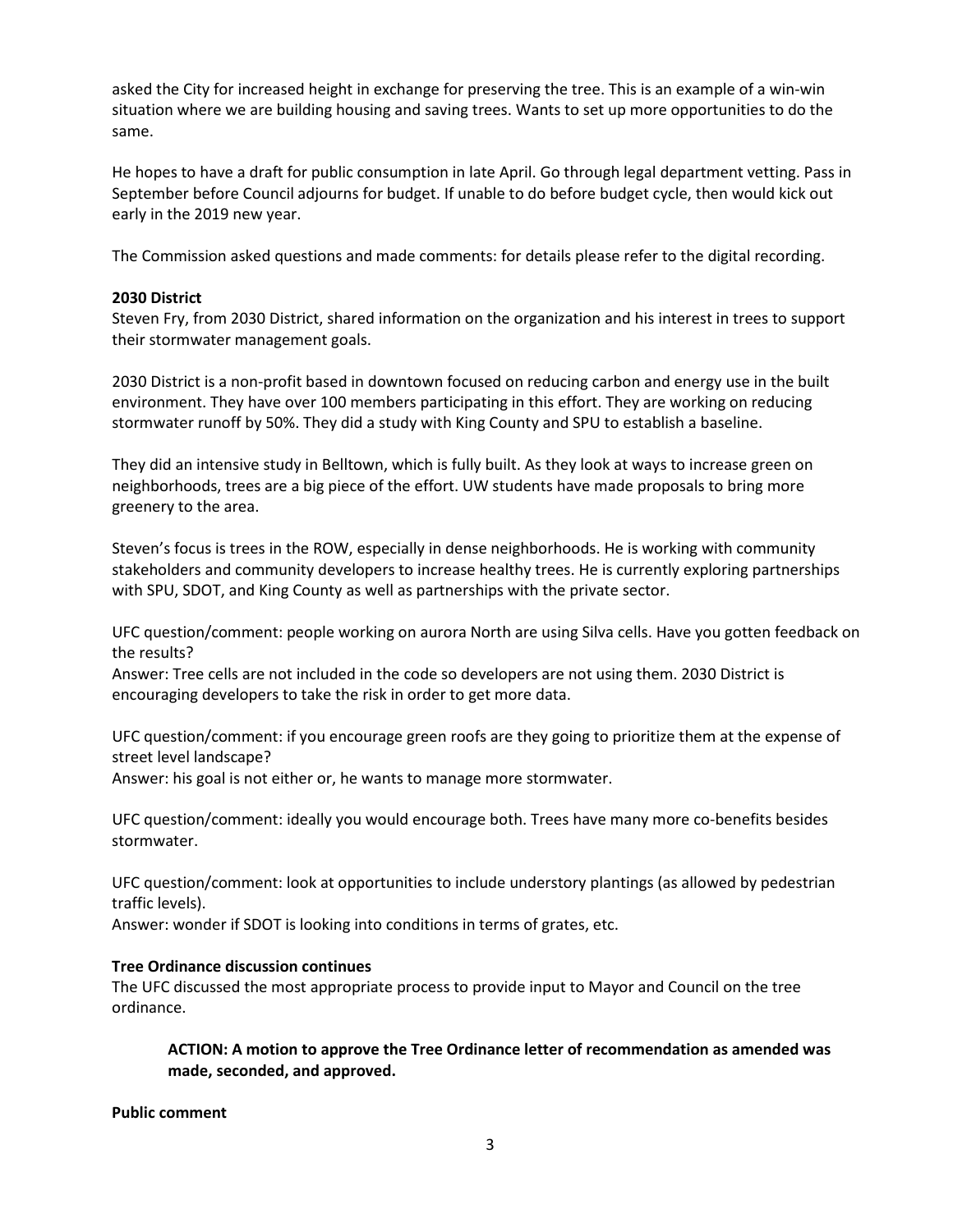## None

**New Business** None

**Adjourn**

**Public input**

**From:** Cynthia Slate <cynthiaslate@gmail.com> **Sent:** Thursday, April 12, 2018 3:39 PM **To:** Pinto de Bader, Sandra <Sandra.Pinto\_de\_Bader@Seattle.gov> **Subject:** Re: New documents posted on the Urban Forestry Commission website

Could you please tell the commission that arborist companies are lying and saying trees are a different species and threshold measurement than they really are.

What policy can ensure that companies, and homeowners that contract with the companies, are held liable? Unless every tree taken out is inspected first, like in other cities, we will continue to loose exceptional trees.

An, example: The homeowners said this tree was under 24 inches, (at threshold) if it really is a white pine, so I went home and got a tape measure and the rings being cut at even 10 feet off the ground are 25 inches. I bet if I could have measured the other rings they would be over 25 inches. It makes me sick that homeowners and arborists are lying about trees.



Cynthia

**---------------------**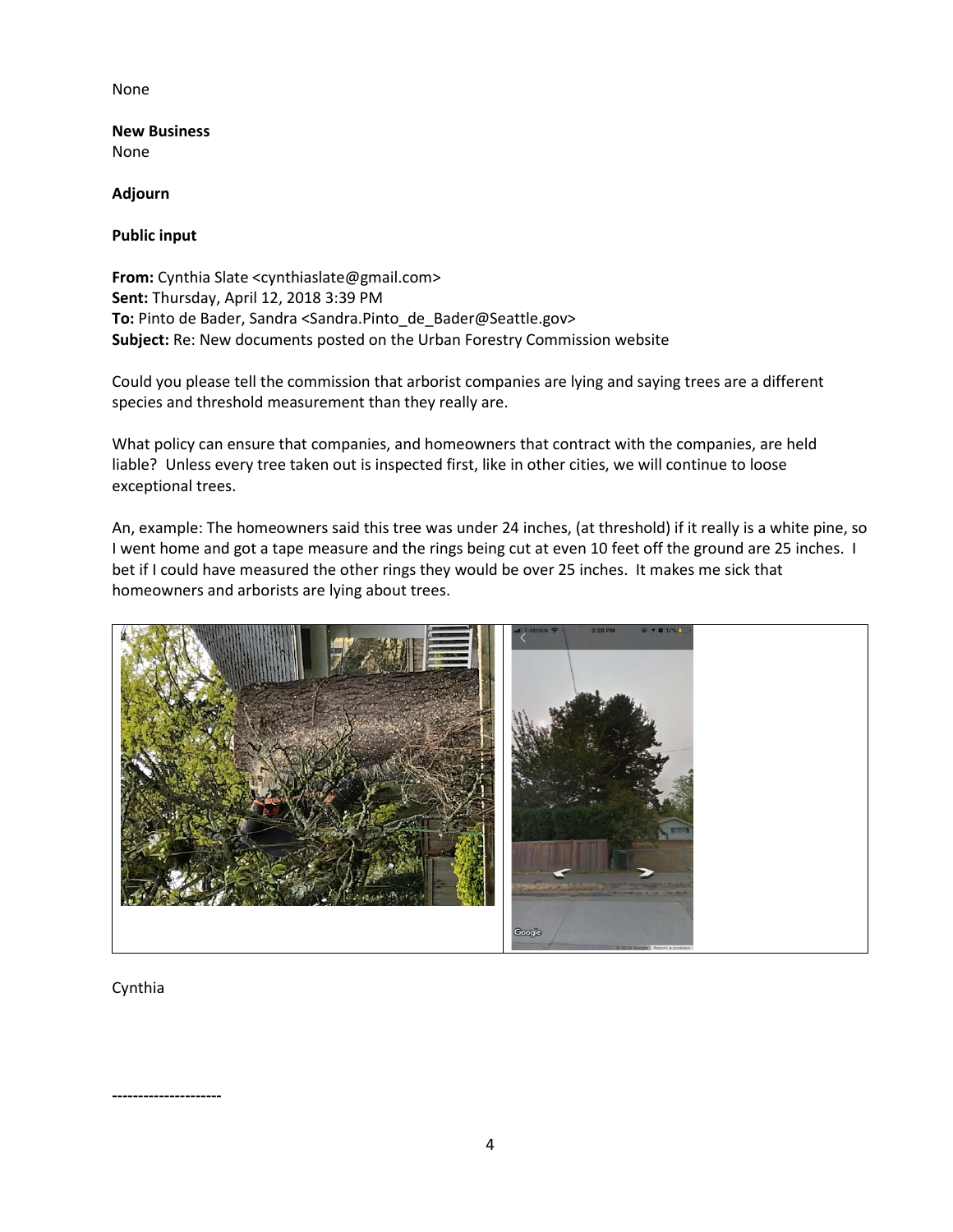**From:** seattleposa@googlegroups.com <seattleposa@googlegroups.com> **On Behalf Of** Michael Oxman **Sent:** Monday, April 16, 2018 5:12 PM **To:** Lumsden, Faith <Faith.Lumsden@seattle.gov>; Brown-McGarry, Deborah <Deborah.McGarry@seattle.gov>; Harrell, Bruce <Bruce.Harrell@seattle.gov> **Subject:** [SeattlePOSA] Complaint 1042437 - Tree Damage

<http://web6.seattle.gov/DPD/permitstatus/project.aspx?id=1042437>

Howdy Faith,

1) I have some comments about DCI's lack of enforcement of the tree ordinance regarding the exceptional cedar tree at 9690 A 51st Ave S.

2) This tree is within 4' of Kubota Garden, in a 40% steep slope area, and I'm concerned that failure of the tree may affect slope stability of the city park.

3) Please see additional comments and photos that I sent to the DCI inspection manager.

4) The notes that were in the project file during the investigation are now absent.

5) The investigation notes were incorrect, as it was stated the project was in compliance with tree protection standards because no large roots were visible to the inspector in the face of the excavation.

6) The correct statute is that the project may not permit excavation within 2/3 of the circumference of the outer critical root zone of an exceptional tree, without an approved plan, and under the supervision of a certified arborist.

7) I have asked for the arborist report, but I understand the report was prepared after the excavation.

8) The excavation exceeded the limit of 2/3 of the circumference of the critical root zone, to about 50%, and excavated part of the inner critical root zone.

9) After failing the 2nd inspection, the newly installed stairs were removed and replaced with soil, and retained by a stacked block wall that still occupies about 40% of the circumference of the critical root zone.

10) The soil that has been backfilled into the excavation does not contain roots, and the removal of the roots has injured the tree by increasing risk of property damage and personal injury, and reducing its ability to withstand wind loads, impairing biological function, and shortening it's lifespan.

11) This injury constitutes damage to the tree.

12) The appraisal of the value of the tree would now indicate a reduced value of the tree as a monetary asset.